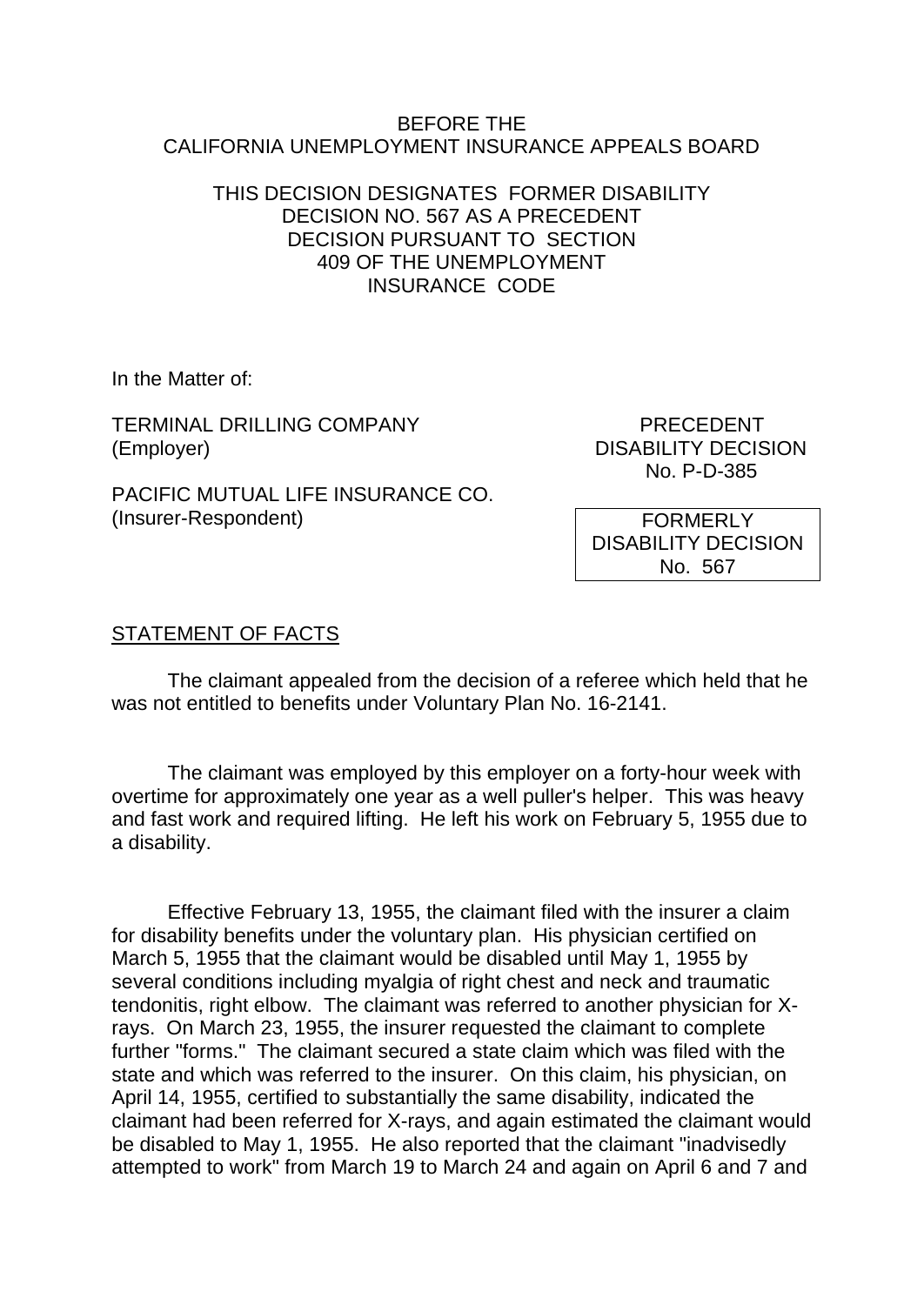#### P-D-385

that, on both attempts, myalgia prevented further work. Because of financial distress and no benefits having been paid by the insurer, the claimant attempted to resume work; and, according to the employer's report, he worked thirty-nine hours from March 13 to March 27, 1955 and eight hours from March 28 to April 9, 1955.

Meanwhile, X-rays were completed; and the technician advised the claimant that they disclosed he had a disc in his neck which was "pinching some nerves and deteriorating the disc"; that if by May 10, 1955 the pain proceeded to his hand, surgery would be necessary but, if it did not, he might be helped with treatment. The pain proceeded to his elbow. The claimant secured a halter to relieve the tension on his neck. Due to lack of funds he was unable to continue treatment with his regular physician and moved to his son's home in Booneville.

Finally on May 10, 1955, the insurer paid benefits to the claimant for the period from February 13 to March 19, 1955; and subsequently, in a second check marked "final," paid the claimant benefits from April 15, 1955 to May 1, 1955. Due to his financial condition and need to obtain money for medical care, the claimant again secured work. From June 15 to June 30, 1955, he worked twenty-six and one-half hours and received wages of \$53. During July 1955 he performed easy work intermittently in a sawmill. He was only able to work a few days and then had to stop due to his disability. Until July 1955 he was treated by a physician who advised him that he could be cured if he stopped working.

After his benefits were discontinued by the insurer, the claimant received some forms from the employer for completion, but did nothing because of the insurer's denial of benefits. The insurer made no request of the claimant for additional medical information after March 23, 1955. After this request, the claimant telephoned the insurer's home office in Ventura twice, told them what the X-ray physician had informed him, and submitted the second claim form which his physician completed on April 14, 1955. His physician did not have the benefit of the X-rays which were taken when he estimated that the claimant could resume work by May 1, 1955. On July 20, 1955, the insurer wrote to the X-ray technician for information with respect to the claimant's condition but received no reply.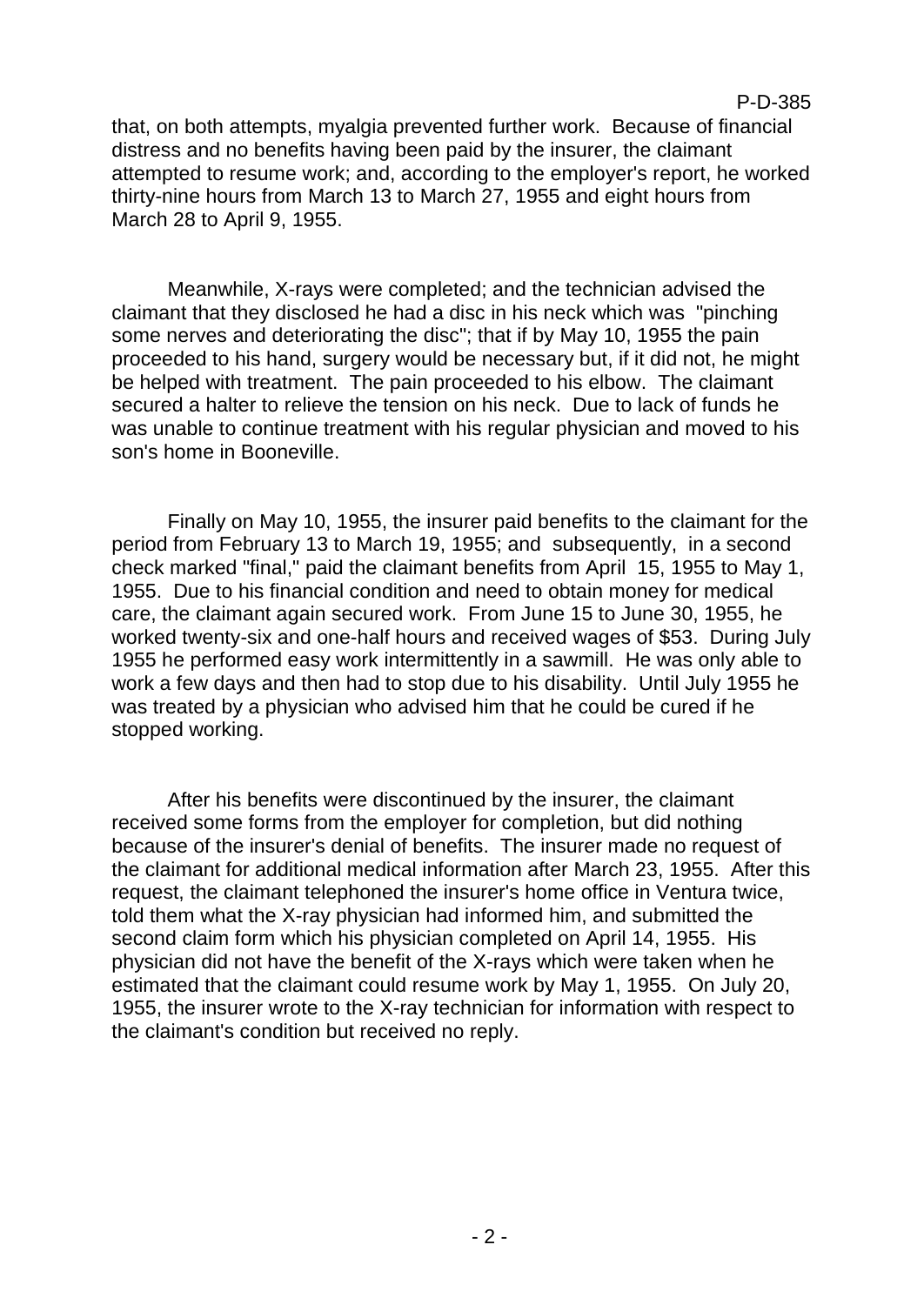The claimant's disability has at all times been the same disability. He testified that he had been continuously disabled from performing his customary work; that the only times he had worked in spite of his disability were to alleviate his family's distress; and that he was still disabled on August 3, 1955, the date of the hearing before the referee.

The voluntary plan provided:

"The Insurance Company will pay Unemployment Compensation Disability Benefits with respect to any uninterrupted period of disability which commences while an employee is insured hereunder."

It further provided:

"Basic Benefits, at the rate of 1/7 of the Weekly Benefit Amount and subject to the Waiting Period and Maximum Benefit Amount as determined from the application of the Employer, for each full day during which the employee is unemployed due to a disability; provided, however, that if such employee received wages or regular wages from the Employer during the period of his disability, Basic Benefits for any day shall not exceed an amount which, when added to such wages or regular wages, produces a sum equal to 1/7 of 70% of his weekly wage immediately prior to the commencement of his disability. If the employee is confined on the order of his physician as a registered bed patient in a hospital for at least one day, any unexpired portion of the waiting period at the time of such confinement shall be waived."

The issues are:

1. Was the claimant's disability interrupted by his return to work on the various dates set forth above?

2. Was the claimant continuously disabled on and after May 1, 1955?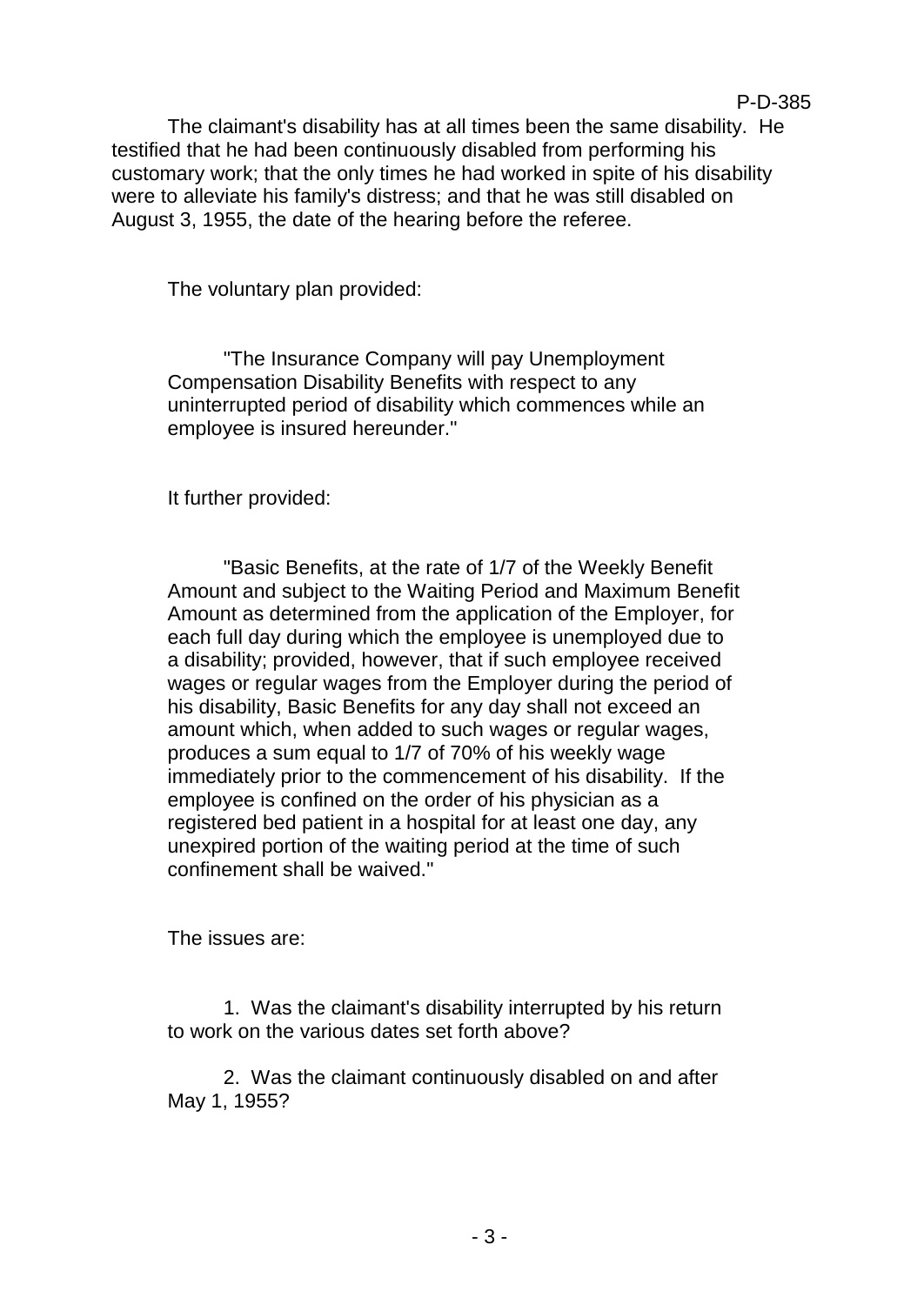3. Was the further claim barred because the claimant did not furnish the insurer with the requested additional information?

P-D-385

### REASONS FOR DECISION

Section 2608-1 of Title 22 of the California Administrative Code provides as follows:

"2608-1. Continuous Period of Unemployment and Disability. A continuous period of unemployment and disability ends:

"(a) When an individual returns to and is able to perform his regular or customary work for a period of more than fourteen (14) days or

"(b) In the case of an unemployed individual when his physician furnishes a statement giving the date, in his opinion, that the individual was able to perform his regular or customary work for a period of more than fourteen (14) days."

In Disability Decision No. 130 we stated:

". . . it is our opinion that a claimant is disabled if he is unable to perform his regular or customary work on a full-time basis, on the premise that performance of 'regular or customary work' includes ability to work full-time and at a full production rate as well as ability to perform the type of work which the claimant customarily performs."

In this case, the claimant, whose regular work required at least 40 hours per week, worked only 39 hours during a two-week period from March 13, 1955 to March 27, 1955 and 8 hours during a third week. His physician reported he worked "inadvisedly" from March 19 to March 24 and on April 6 and April 7, and that his disability prevented further work. Under these facts and in view of Section 2608.1 of Title 22 of the California Administrative Code and our definition of "disability" in Disability Decision No. 130, we hold that the claimant's disability was continuous beginning February 6, 1955 and that full benefits were payable from February 13, 1955 to May 1, 1955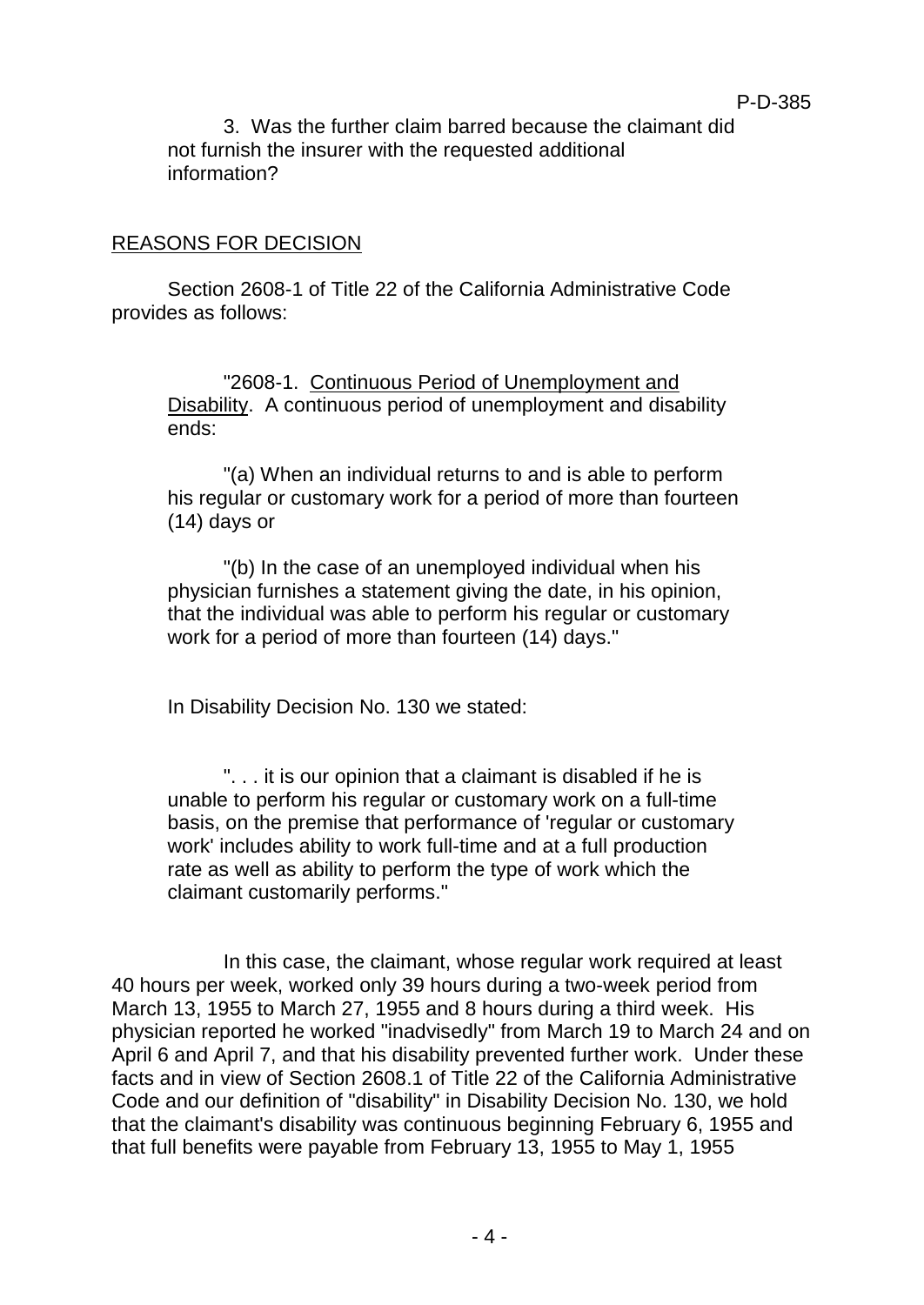except as they may be reduced because of his earnings when he was employed. We also hold that the claimant may not be required to serve an additional waiting period from April 8, 1955 through April 14, 1955 but is entitled to benefits for such week.

The next question to be determined is whether the claimant's disability continued beyond May 1, 1955 or terminated on that date. In previous cases involving the termination of a disability, we have pointed out that lay testimony as well as medical testimony is admissible and that the issue is to be decided by weighing all of the evidence, both lay and medical (Disability Decisions Nos. 34 and 61). In this case, the claimant's testimony establishes that he was continuously disabled from May 1, 1955 to at least August 3, 1955, the date of the hearing before the referee, despite his intermittent light work in June and July which did not interrupt the disability. Since the claimant had an uninterrupted period of disability which commenced while he was insured under the voluntary plan, he is entitled to disability benefits at the full rate from May 1, 1955 to August 3, 1955, except as they may be reduced because of his earnings, and thereafter so long as he is disabled and until the maximum award is exhausted.

With reference to the failure of the claimant to comply with the insurer's request for the completion and submission of the additional medical forms, we hold that the claimant had no duty to do so after the insurer had already notified the claimant that no further benefits would be paid.

#### **DECISION**

The decision of the referee is reversed. Benefits are payable to the claimant by the insurer under the voluntary plan to the extent of the maximum award for the entire disability period, subject to proper deductions for wages earned during the periods of light work.

Sacramento, California, January 6, 1956.

## CALIFORNIA UNEMPLOYMENT INSURANCE APPEALS BOARD

MICHAEL B. KUNZ, Chairman

GLENN V. WALLS

ARNOLD L. MORSE